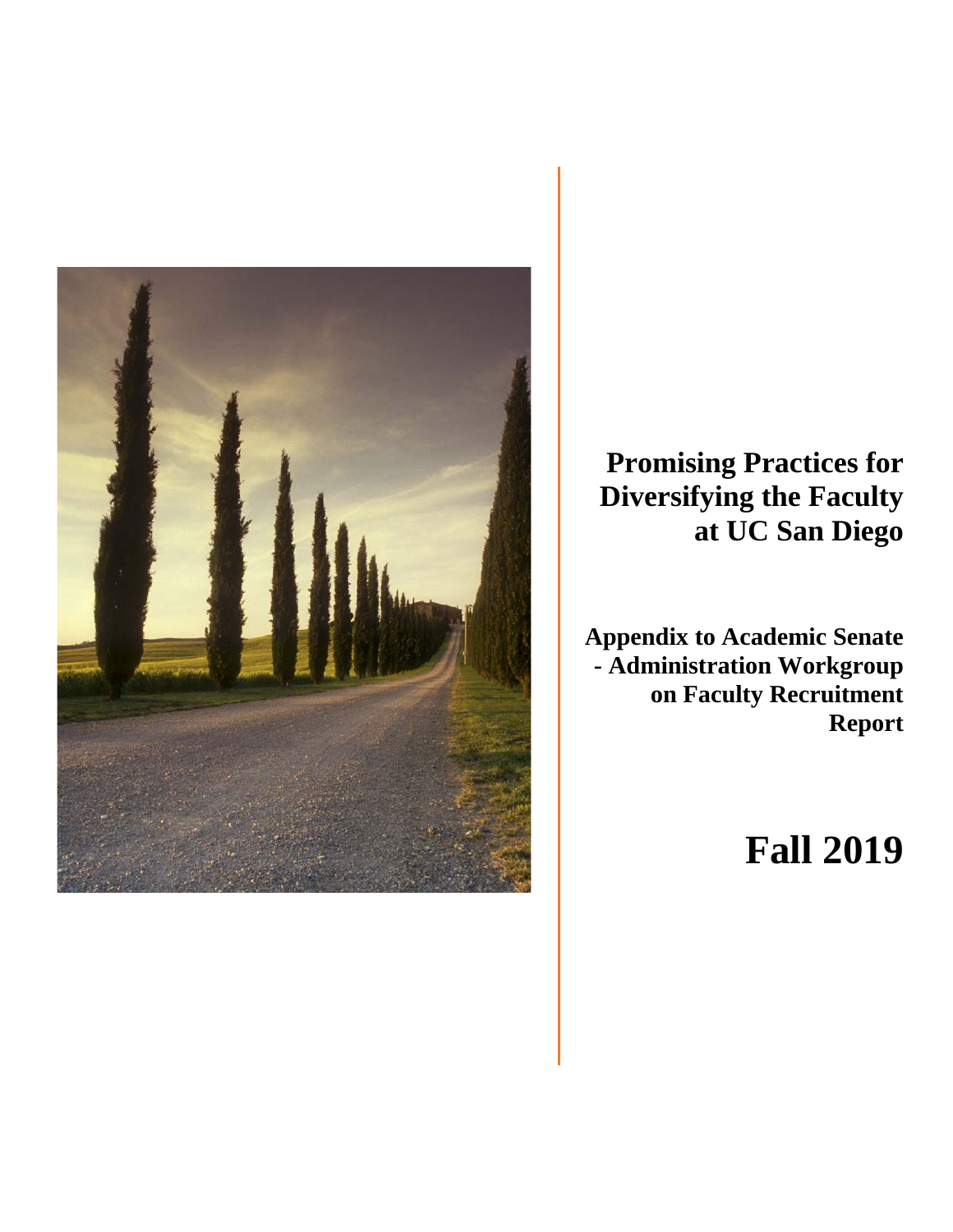# **Promising Practices for Diversifying the Faculty at UC San Diego**

Search practices that promote the hiring of diverse faculty are an important element of fulfilling the mission of the University of California, as a public system of higher education in the state. To this end, faculty within UC San Diego have the unique privilege of creating academic departments that will serve their respective fields as well as the undergraduate and graduate student bodies that attend the university.

The Academic Senate-Administration Workgroup on Faculty Recruitment convened in AY 2018-2019 to develop a recruitment policy for academic appointments at UC San Diego. The workgroup's report (still pending) also includes promising practices and resources for diversifying the faculty and conducting an inclusive search. This appendix complements the recruitment policy with resources and strategies that Department leaders and search committee members may utilize to enhance their recruitment efforts.

#### *Context for Diversity in California and the UC System*

Nationally, U.S. college students are four times more likely than faculty to be Latinx, and twice as likely to be African American (Davis & Fry, 2019). In California, six out of nine undergraduate degree granting UC campuses are Hispanic Serving Institutions (HSIs), and two campuses (UC San Diego and UC Los Angeles) are Emerging HSIs (Contreras, 2018). The largest proportion of applicants to the UC System are now students of color. It is therefore critical for the UC System and UC San Diego to recruit diverse faculty to better reflect the statewide population, and to foster inclusive campus climates.

Turner (2002), in "Diversifying the Faculty: A Guidebook for Search Committees" explains the important role that faculty diversity has on educational quality and the educational outcomes of all students. To serve all students well, greater faculty diversity remains a goal across research institutions in the U.S. and at UC San Diego. The following strategies offer select promising practices for Deans, Department Chairs, and Search Chairs as they work to promote greater levels of faculty diversity with their respective academic units and departments.

#### **The Search Process**

- 1. **Consult with Faculty Equity Advisors (FEAs) in your Department and do so early on in the search process.** Faculty equity advisors are senior faculty across multiple academic divisions and units on campus. FEAs have a track record of promoting equity and diversity within their academic units, as well as knowledge of promising equitable practices in searches. They conduct implicit bias/search trainings for faculty search committees and offer early consultation with Deans and Chairs when searches are underway. The FEAs also serve in a formal capacity during the search process, approving search plans, short lists, and final search reports. For a detailed summary of the FEA role, please see the following link: [https://facultydiversity.ucsd.edu/fea/index.html.](https://facultydiversity.ucsd.edu/fea/index.html)
- 2. **When possible, broaden job descriptions**. At the start of each search, reviewing the job description to ensure it is inclusive is essential to welcoming a broad pool of candidates.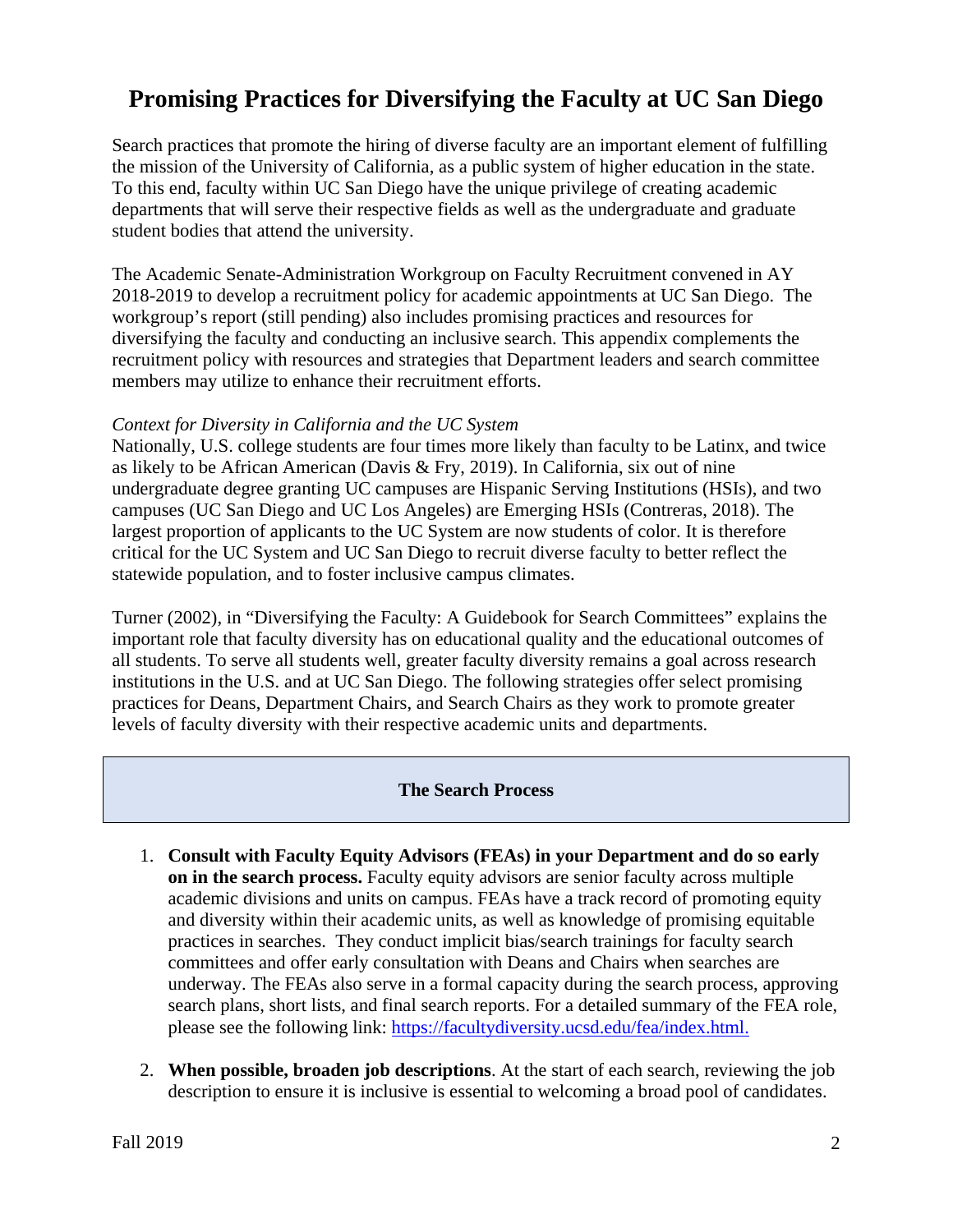A job description should be broad enough to attract a competitive pool from national and international universities.

- 3. **Ensure Transparent Search Processes**. Applicants should be provided with a clear understanding of the position (and requirements for consideration) through the posted job description, based on the criteria for the position. Search committee members should refrain from creating and using alternate standards/criterion for specific candidates.
- 4. **Appoint a search committee chair that values diversity, is courageous and respected**. Search committees should be diverse, with content expertise, and possess the shared values and mission of this public institution. The chair, in particular, should value diversity and set the standard for fair and equitable search practices.
- 5. **Ensure that every faculty member on the search committee attends search/implicit bias training**. Attending search training is a requirement at UC San Diego in order to participate on a Search Committee. Department leaders can help to ensure that every member of search committees attend these important training sessions led by FEAs and the AVCs for Equity, Diversity & Inclusion.
- 6. **Incorporate diversity statements into candidate discussions and selection**. Diversity statements are part of the application process. They are required and are intended give search committees a better understanding of a candidate's background and tangible efforts to promote diversity. Incorporating diversity statements into the discussion of long and short list candidates may assist search committees in identifying a more diverse pool of finalists.
- 7. **Engage in active recruitment efforts (and beyond traditional passive strategies).** Search Committee members and faculty within Departments should actively search out diverse candidates. Active recruitment includes personally calling or emailing diverse potential candidates, as well as asking leading faculty in the field to reach out to potential candidates within their network.
- 8. **Utilize existing databases of diverse early career scholars to seek out potential candidates for positions.** This strategy requires early planning and permission by the entity or organization that owns the rights to these databases. Examples of databases of early career scholars include: Ford Fellow database, PPFP database, SACNAS database, the NSF and NIH early career awardees, and K-2 grants awardees.

## **Department Strategies**

9. **Comprehensive diverse hiring plan.** Increasing diversity within departments calls for focused and strategic efforts given the nature of recruiting highly competitive scholars of color. Every Department should be engaging in regular discussions about their plan for hiring more diverse faculty. Developing a comprehensive hiring plan that delineates efforts to recruit more diverse faculty should be developed in conjunction with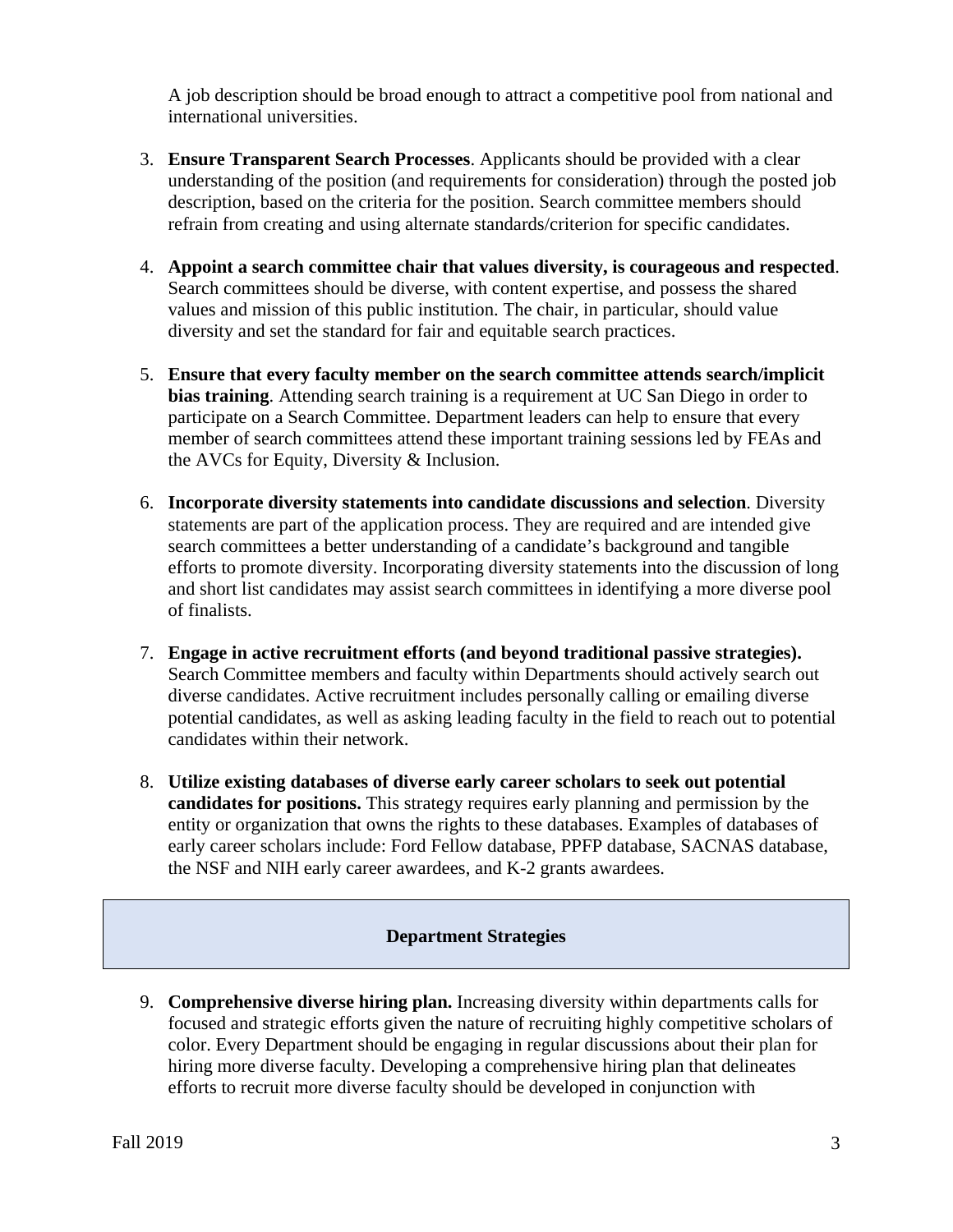department faculty to foster greater ownership for diversity hiring priorities within the department (Williams, 2013).

- 10. **Cluster hiring**. Cluster hires have been used by sister campuses to hire faculty across divisions in areas to foster a culture of interdisciplinary engagement across departments and greater collaboration. In addition, bringing in faculty of color alongside other diverse hires helps to foster community and a critical mass of support (Smith, et. al., 2004) as they navigate the campus and the merit process.
- 11. **Visiting faculty, speaker series, faculty fellows.** Introducing department faculty to leading faculty of color in the field is an important step to engaging them in scholarship that may be different from their own. It also provides an opportunity to make a good impression on the visiting faculty and build the department's reputation as a place that values diversity and equity. Leading faculty of color can help to promote your department among mentees or colleagues and may recommend candidates for future positions.
- 12. **Mentoring PPFP scholars/Chancellor's Associates.** The UC President's Postdoctoral program provides an excellent opportunity for UCSD faculty to mentor highly competitive and diverse scholars. Applying to mentor a recent Ph.D. graduate is a promising approach for integrating postdoctoral fellows to the campus and transitioning them to tenure track positions. [https://www.ucop.edu/academic-personnel](https://www.ucop.edu/academic-personnel-programs/_files/ppfp-brochure-optimized.pdf)[programs/\\_files/ppfp-brochure-optimized.pdf](https://www.ucop.edu/academic-personnel-programs/_files/ppfp-brochure-optimized.pdf)
- 13. **Cost sharing with EDI to support PPFP scholars**. Departments may cost share with EDI to support additional Chancellor's Postdoctoral Fellows, who are entitled to the same hiring benefits as PPFP Fellows.
- 14. **Hiring PPFP and CPFP scholars.** The UC President's Postdoctoral Fellowship program is a model system-wide program across the UC system that attracts diverse scholars who are vetted and mentored by UC Faculty, and it facilitates hiring them into tenure-track appointments through waivers and hiring incentives that benefit departments.
- 15. **Target of Opportunity Hires.** Consider Target of Opportunity hires for candidates that offer an exceptional academic record and would elevate departmental diversity. When viable candidates are in the pool of finalists, initiating a target of opportunity hire is a viable approach to hire a diverse and equally strong candidate.
- 16. **Encourage all faculty beyond search committee members to attend a search committee training by the FEA or one of the Associate Vice Chancellors.** Having all faculty engage in implicit bias training may help departmental climates to collectively address and recognize bias in search processes.
- 17. **Support for Partner hires.** One of the promising strategies used by many R1 institutions is to develop a mechanism among Chairs and Department leaders to support partner hires. This requires collegial efforts across Departments where they provide serious consideration for spouses of selected candidates. Campuses have also developed designated resources for these partner hires.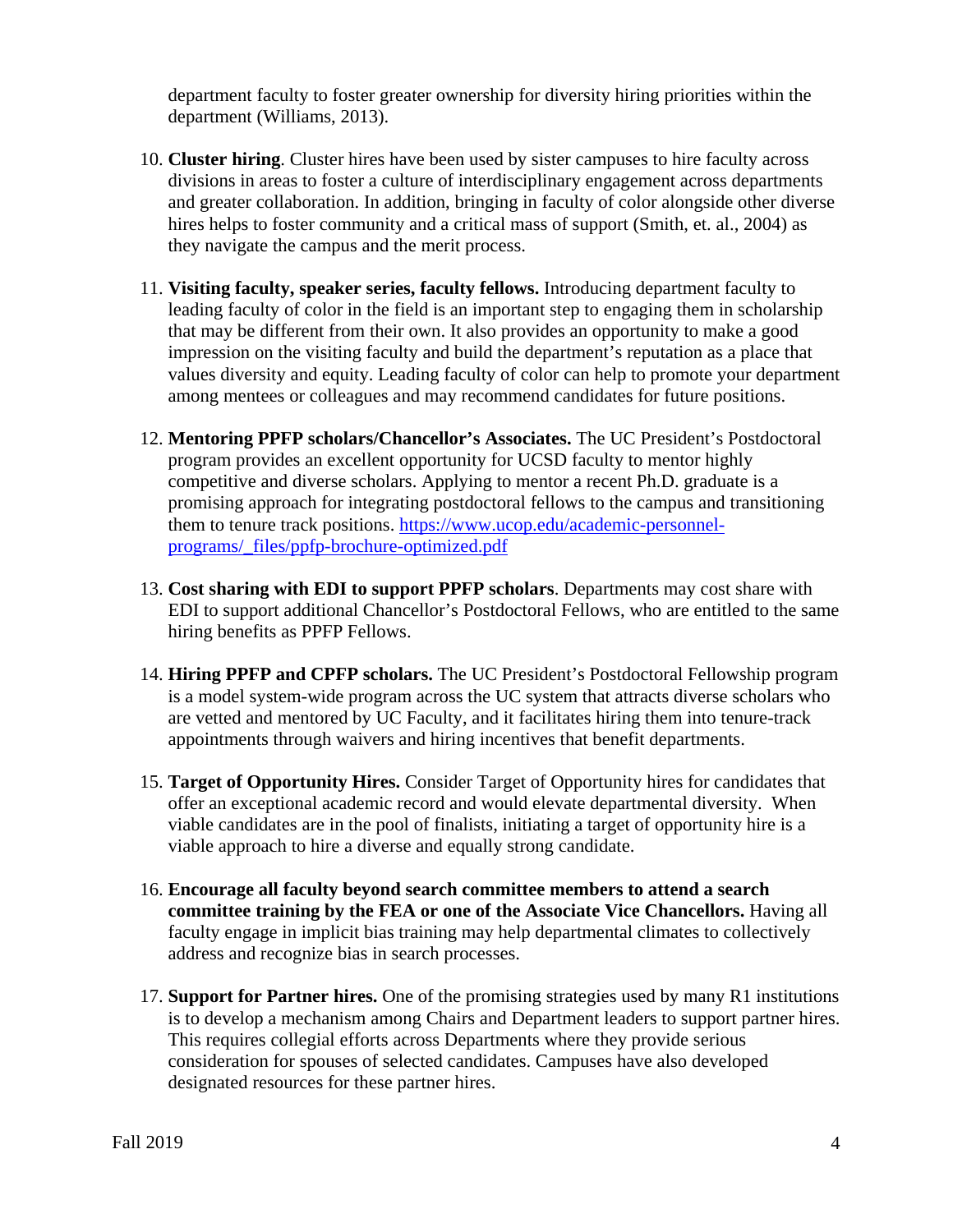### **Campus Strategies**

- 18. **Diverse Faculty Hiring Initiatives.** Many public and private universities have established diverse hiring initiatives that help to recruit leading faculty of color in their respective fields. These initiatives earmark funding for endowed chairs, visiting faculty, speaker series, and resources for transition (U.S. Department of Education, 2016).
- 19. **A Strong Focus on Institutional Climate.** There is no better recruitment tool than faculty who are thriving within their academic departments. Fostering healthy department climates and broader institutional climate attracts diverse scholars who are looking for a culture of equity and inclusion.
- 20. **Climate Survey and Assessments**. Studying the various data elements from climate surveys and other assessments administered for the campus (faculty and staff surveys, as well as UCUES) is important to understand how departments fare, as well as how students, staff and faculty perceive their work climate. These assessments are important to implement regularly to ensure the campus develops strategies that foster inclusion and are responsive to any challenges experienced by key constituencies.
- 21. **Strong Faculty Networks.** UC San Diego has a Faculty of Color Network, a Women's Network, First Generation Faculty list, an LGBTQ-out Faculty list, and is working to develop a Male Ally Network. Such networks help to build learning communities, while also providing the opportunity for engagement, organic peer mentoring, and professional development for faculty at all stages of their academic careers. For more information on the faculty networks through EDI, please see: <http://facultydiversity.ucsd.edu/development/index.html#Faculty-Networks->
- 22. **Strategic Plan for Inclusive Excellence at UC San Diego.** Familiarizing the search committee and department leaders with this campus effort and strategic plan may assist departments in recruiting faculty of color. [https://diversity.ucsd.edu/initiatives/strategic](https://diversity.ucsd.edu/initiatives/strategic-plan.html)[plan.html](https://diversity.ucsd.edu/initiatives/strategic-plan.html)